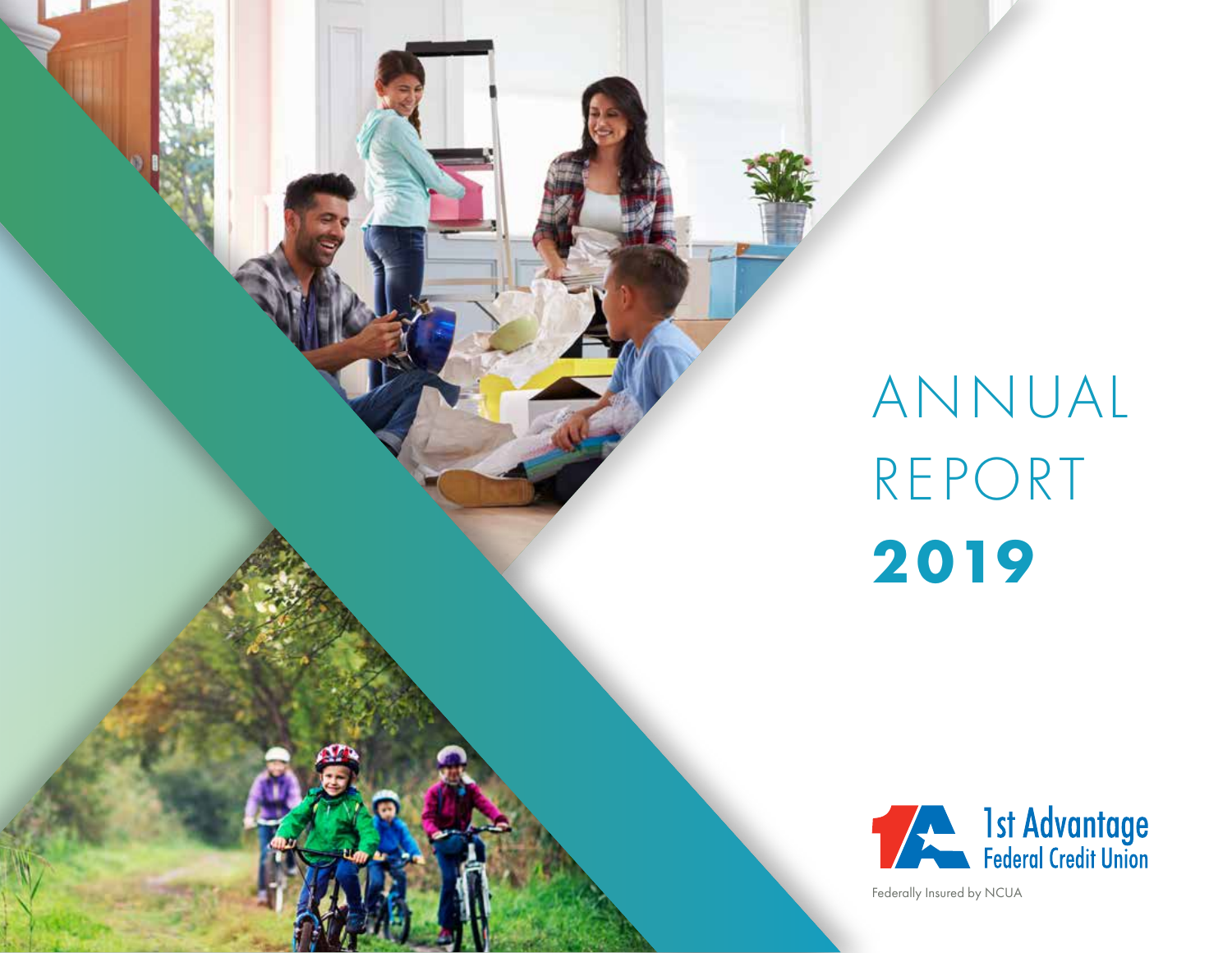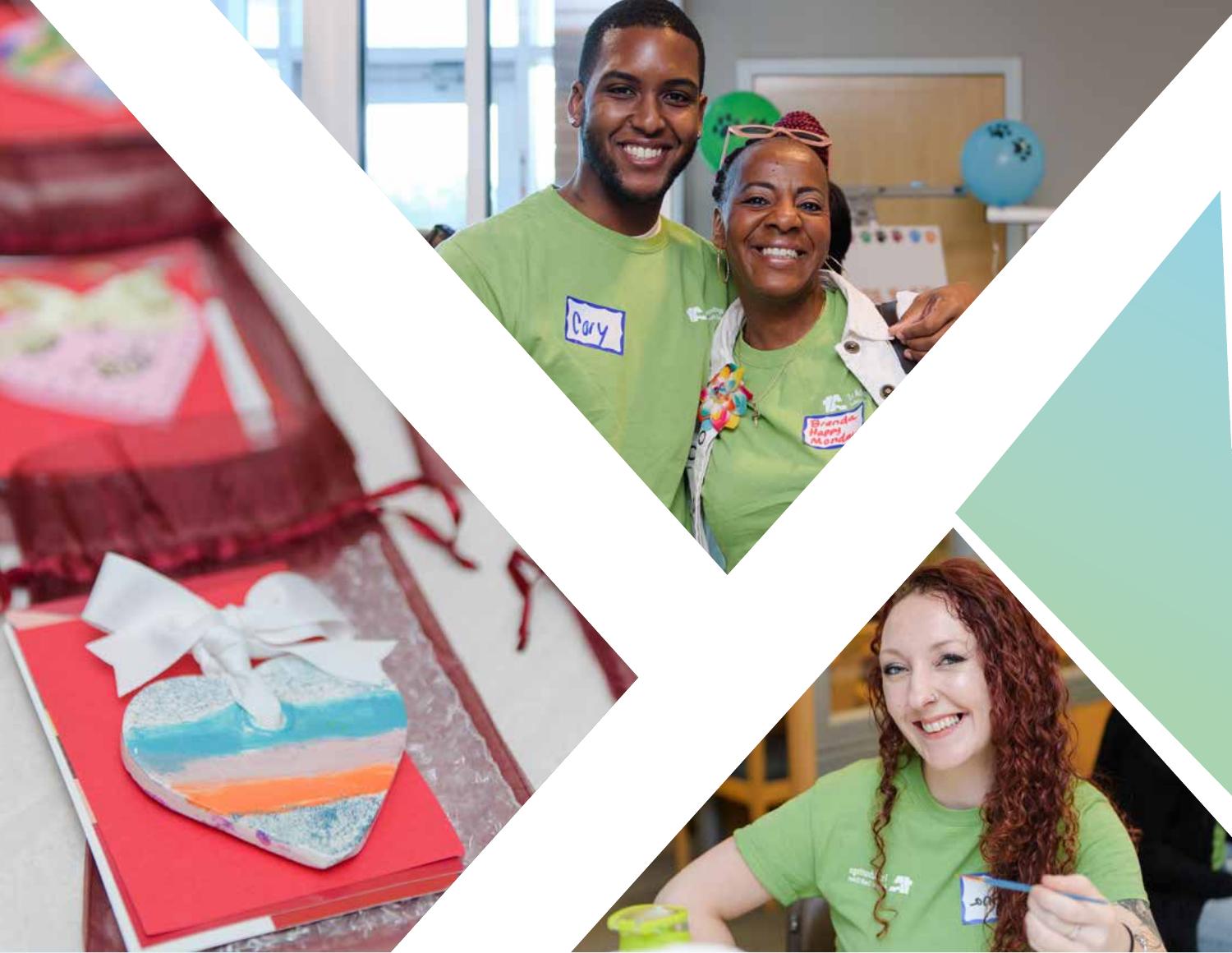# THANKS TO OUR VALUED MEMBERS

On behalf of your Board of Directors and management team, thank As a community-charted credit union, 1st Advantage continues to you for your continued membership and support of 1st Advantage be a strong supporter of our local community. In 2018, we donated Federal Credit Union. As we enter our 68th year serving the over \$149,000 to local non-profit organizations that provide financial needs of our member-owners, we value our role of being incredible support to our community. For the 11th year in a row, your trusted advisor and helping you reach your financial goals. colleagues came together to volunteer on Columbus Day, a holiday

be considered well capitalized. In 2018, 1st Advantage once again earned a Five-Star Superior rating from BauerFinancial In addition, our very own 1st Advantage Federal Credit Union Inc., the nation's most well-known independent rating service Foundation hit the ground running. In 2018, the Foundation was

by Coastal Virginia Magazine. The Daily Press also named 1st corporate steward for many years to come. Advantage "Best Financial Institution" in our local markets.

for ways to help make banking with 1st Advantage easier and <sup>rorward</sup> to new opportunities in the future and want<br>you for your business and choosing 1st Advantage! more convenient. We are continuously upgrading our technology platforms across the board. Enhancements are being made to our mobile banking app, phone system, Online Banking, and much more. In addition, we always have your account security listed as a top priority and will continue to look for ways to improve security and educate members on current trends.

where most financial institutions are closed. Colleagues were We are pleased to report that 1st Advantage remains financially able to provide over 11,755 meals to the Foodbank of the Virginia<br>Peninsula, build 17 Little Free Libraries for local elementary schools. Peninsula, build 17 Little Free Libraries for local elementary schools, worth to total asset ratio at fiscal year-end increased to 11.93%, donate over 1,700 books for the Little Free Libraries, assemble 1,03<br>toiletry bags and donate \$2,879 to the Peninsula Rescue Mission.

for banks and credit unions. able to provide 450 gifts for Military Children to be distributed by Ist Advantage continued to receive positive recognition in the Charles Contation Homefront. The Foundation also hosted a Star-Spangled<br>Is a Star-Spangled 1st Advantage continued to receive positive recognition in the Baby Baby Shower for 50 expectant Military moms. We recognize the local community. In 2018, we were selected "Best Place to Work"

As we grow, we recognize the importance of continuing to look As we reflect on our shared accomplishments in 2018, we look<br>forward to new opportunities in the future and want to say thank



Tom O. Cameron *Chairman*



Paul W. Muse *President/CEO*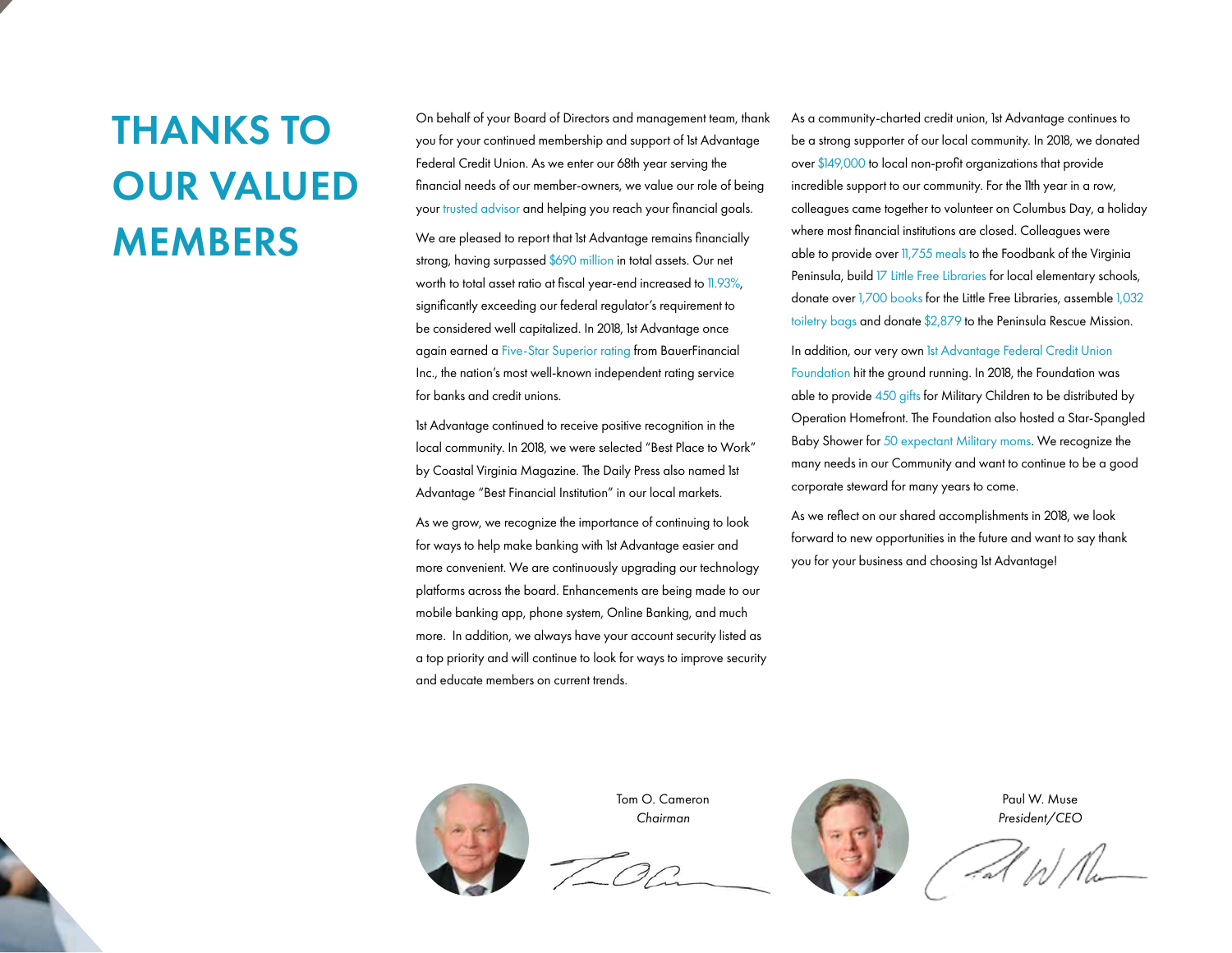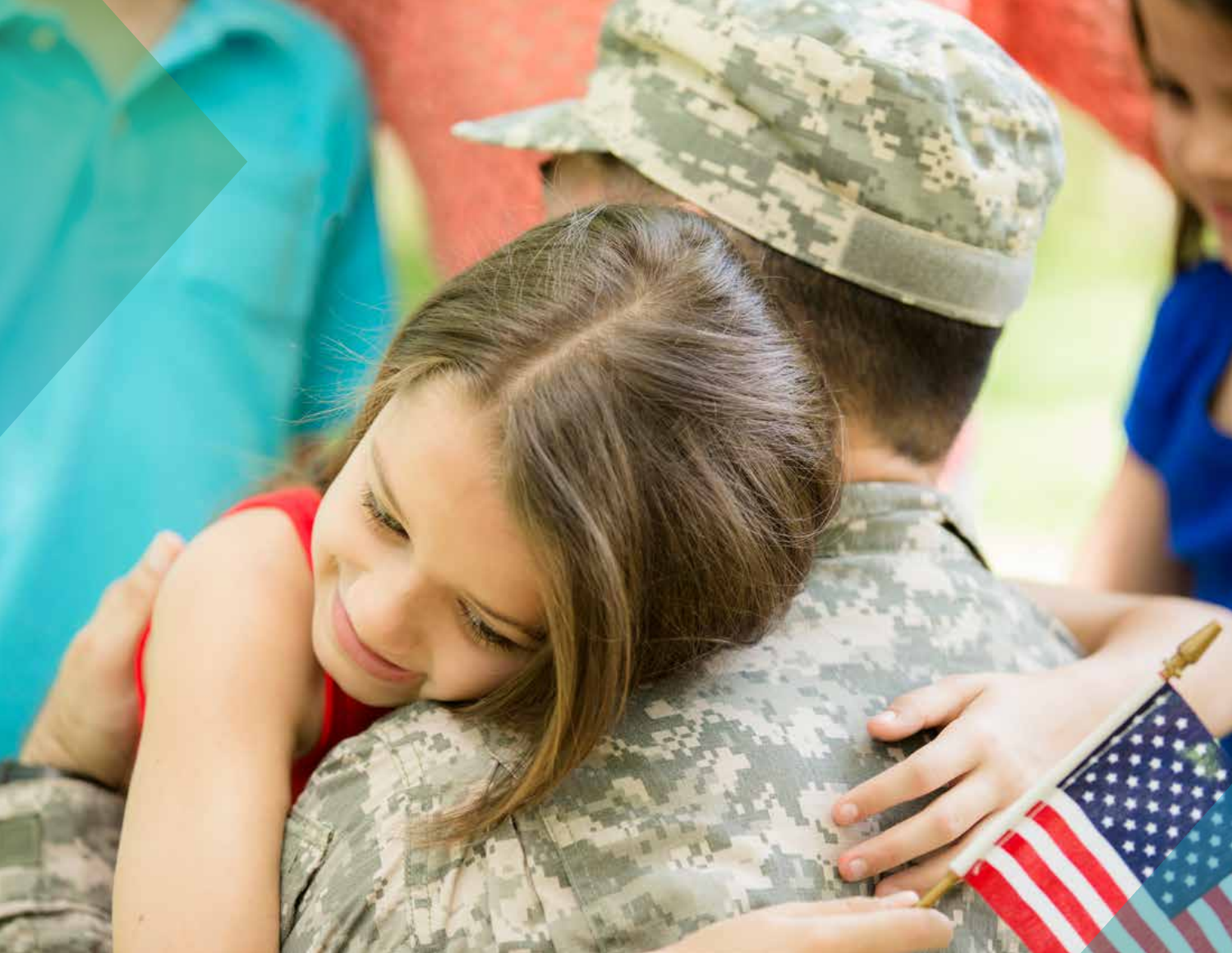# 1ST ADVANTAGE FEDERAL CREDIT UNION FOUNDATION

At 1st Advantage Federal Credit Union our passion for serving extends beyond financial products. Our commitment and dedication to our local community dates back to the founding of the credit union in 1951. The credit union and its colleagues have a rich history of giving back to the local areas we serve through volunteering, donations and scholarships.

To honor its heritage, the 1st Advantage Federal Credit Union Foundation supports every branch of the military in the local community, guided by their motto, "Serving those who serve."

Our Military Focus:

- ► Children
- ► Veterans
- ► Families in need

To find out more about our foundation, visit www.1stAdvantage.org/Foundation



### Accomplishments of 2018.

- ► Provided 450 wrapped gifts for Military Children that were distributed by Operation Homefront
- Hosted a baby shower for 50 expectant military moms





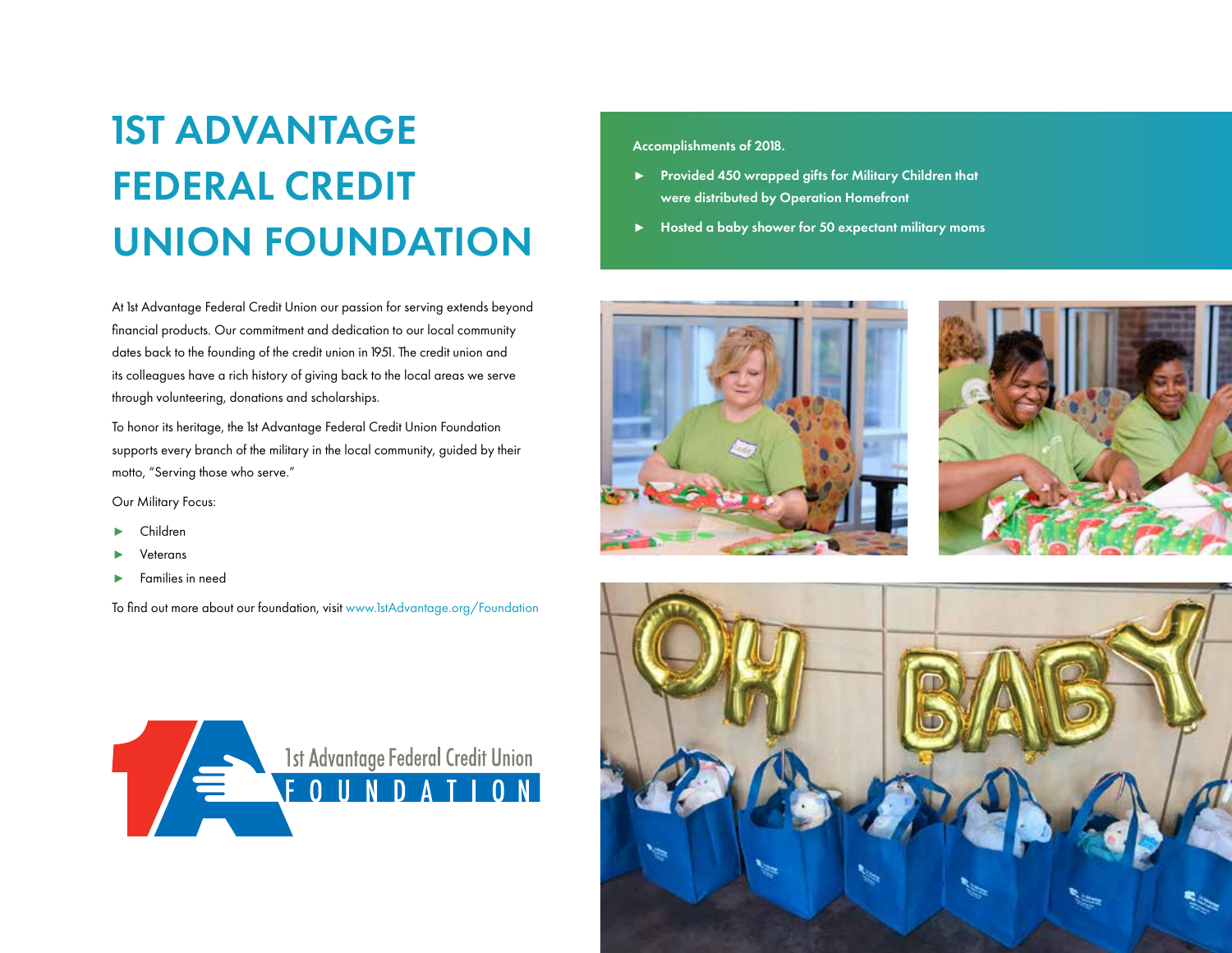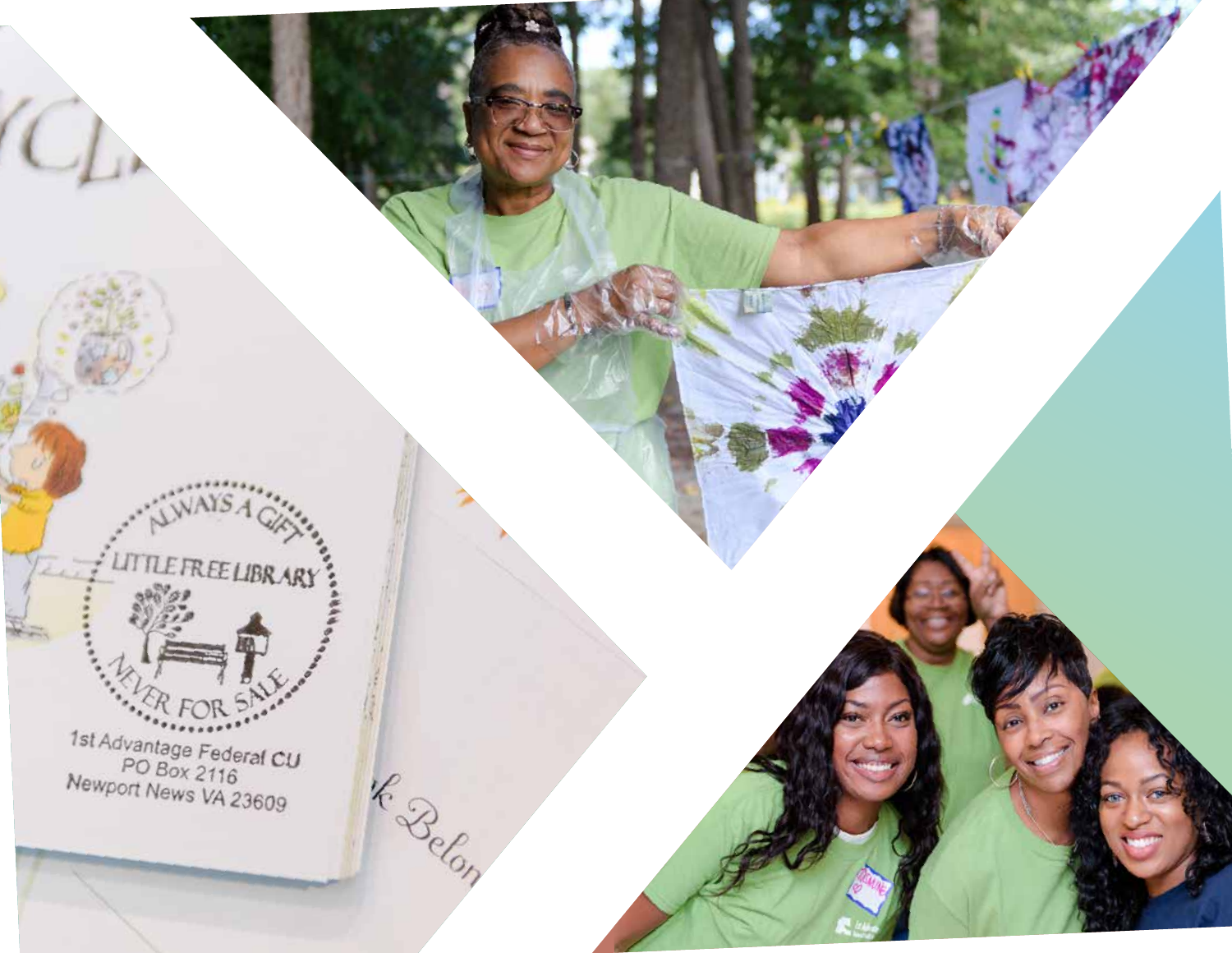# INVESTING IN OUR LOCAL COMMUNITIES

While most financial institutions are closed on the Columbus Day holiday, over 200 1st Advantage colleagues were hard at work assisting local non-profit organizations in our community.

### 1st Advantage accomplishments:

- ► Donated 1,190 pounds of food and \$2,938 to the Foodbank of the Virginia Peninsula, the equivalent of over 11,755 meals. Colleagues also created over 2,204 inspirational cards to be included in family meal bags.
- ► Made 107 tie dyed bandanas for Edmarc Hospice for Children
- ► Wrapped and donated 450 gifts for Military Children to be distributed by Operation Homefront on behalf of the 1st Advantage Federal Credit Union Foundation
- ► Created 204 hearts for Hearts of Hope that will be given to Edmarc Hospice for Children
- ► Assembled 130 math rings for Dare Elementary School
- ► Built 17 Little Free Libraries and sorted 1,771 books for local elementary schools
- ► Made 187 fleece wraps for New Beech Grove Homeless Ministry
- ► Built 3 picnic tables for Habitat for Humanity
- ► Donated 180 piece of professional clothing to the Peninsula Rescue Mission
- Assembled 1,032 toiletry bags and donated \$2,879 to the Peninsula Rescue Mission
- 

| <b>Military &amp; Civic</b> | <b>Economic &amp; Cultural</b> | <b>Community Outreach &amp; Emergency</b> | <b>Education</b> |
|-----------------------------|--------------------------------|-------------------------------------------|------------------|
| <b>Organizations</b>        | <b>Initiatives</b>             | <b>Services</b>                           |                  |
| 12%                         | 18%                            | 26%                                       | 43%              |

# Assembled 1,032 toiletry bags and donated \$2,879 to the Peninsula Rescue Mission<br>
Collected 600 lbs. of pet food, 271 lbs. of newspaper and 274 additional items for the Peninsula<br>
Pet Pantry and the Peninsula SPCA

Invested in the local community in 2018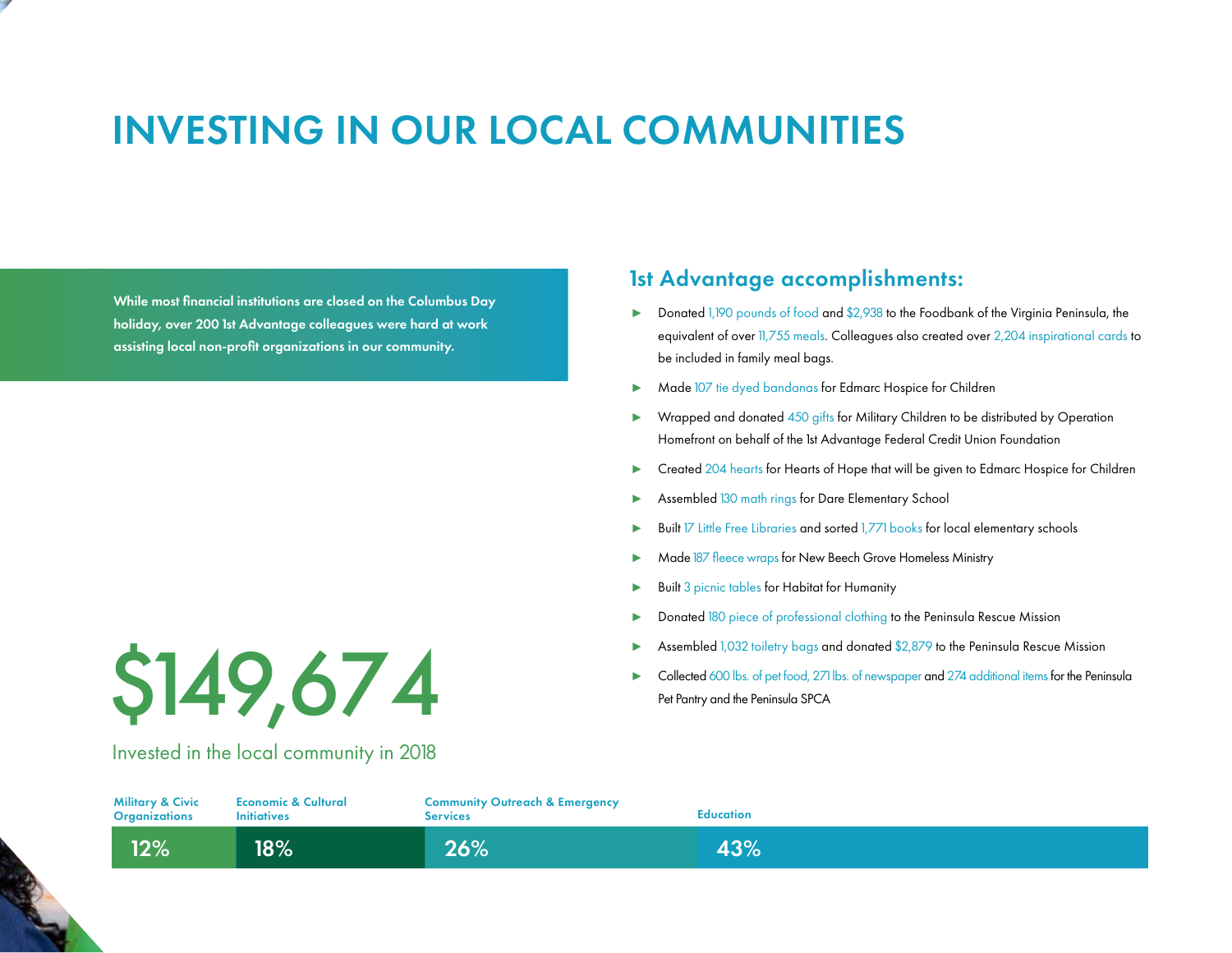# STATEMENTS OF FINANCIAL CONDITION

| <b>ASSETS</b>                                      | 2018          | 2017          |
|----------------------------------------------------|---------------|---------------|
| Cash and cash equivalents                          | \$71,801,341  | \$12,177,045  |
| Investments:                                       |               |               |
| Available-for-sale                                 | \$12,006,455  | \$11,872,557  |
| Held-to-maturity                                   | \$1,814,032   |               |
| Other                                              | \$2,723,897   | \$57,220,786  |
| Federal Home Loan Bank (FHLB) stock                | \$604,900     | \$575,200     |
| Loans held-for-sale                                | \$144,574     | \$91,466      |
| Loans receivable, net of allowance for loan losses | \$562,201,059 | \$541,476,956 |
| Accrued interest receivable                        | \$1,628,759   | \$1,524,310   |
| Premises and equipment, net                        | \$16,266,320  | \$16,635,810  |
| National Credit Union Share Insurance Fund Deposit | \$5,599,653   | \$5,308,906   |
| Assets Acquired in Liquidation                     | \$2,905,883   | \$2,921,087   |
| ACH receivables                                    | \$10,394,126  | \$8,509,740   |
| Other assets                                       | \$4,076,582   | \$6,459,184   |
| <b>Total Assets</b>                                | \$692,167,581 | \$664,773,047 |
| <b>LIABILITIES AND MEMBERS' EQUITY</b>             | 2018          | 2017          |
| <b>Liabilities</b>                                 |               |               |
| Members' share and savings accounts                | \$600,894,000 | \$570,871,404 |
| Borrowed funds                                     |               |               |
| Interest payable                                   | \$450,206     | \$312,833     |
| ACH payables                                       | \$1,856,076   | \$8,508,670   |
| Accrued expenses and other liabilities             | \$9,776,683   | \$9,701,424   |
| <b>Total liabilities</b>                           | \$612,976,965 | \$589,394,331 |
| <b>COMMITMENTS AND CONTINGENT LIABILITIES</b>      |               |               |
| <b>Members' Equity</b>                             |               |               |
| Regular reserve                                    | \$8,824,404   | \$8,824,404   |
| Undivided earnings                                 | \$69,160,755  | \$65,300,337  |
| Accumulated other comprehensive income (loss)      | (\$222,507)   | (\$202,966)   |
| Equity acquired in merger                          | \$1,427,964   | \$1,427,964   |
| Total members' equity                              | \$79,190,616  | \$75,349,739  |
| <b>Total Liabilities and Members' Equity</b>       | \$692,167,581 | \$664,773,047 |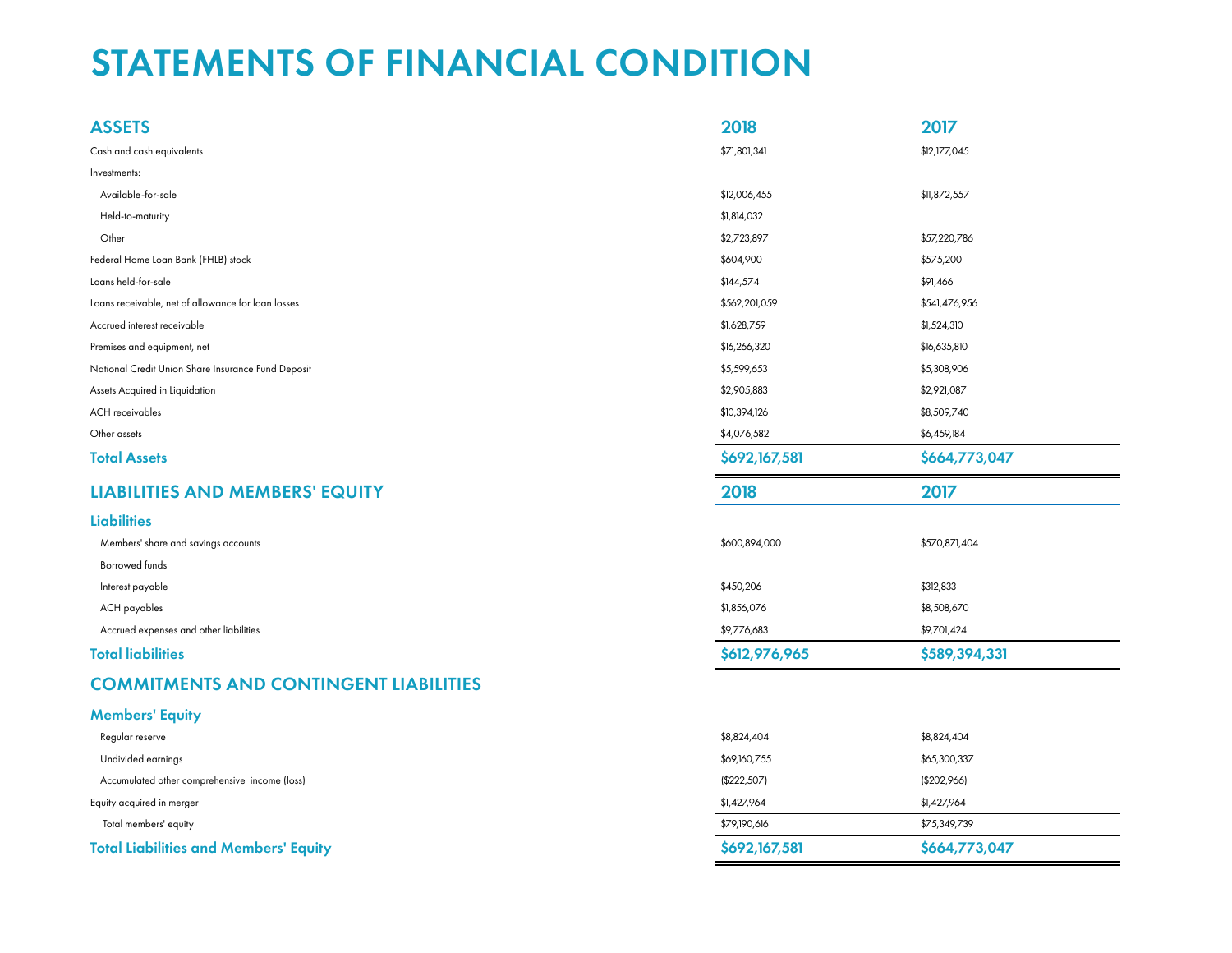## STATEMENTS OF INCOME

| <b>INTEREST INCOME</b>                                     | 2018         | 2017         |
|------------------------------------------------------------|--------------|--------------|
| Interest on loans receivable                               | \$29,141,242 | \$27,236,586 |
| Interest on investments                                    | \$1,368,093  | \$774,132    |
| Interest Income                                            | \$30,509,335 | \$28,010,718 |
| <b>Interest Expense</b>                                    |              |              |
| Dividends on members' share and savings accounts           | \$2,246,409  | \$1,740,989  |
| Interest on borrowed funds                                 | \$100,464    |              |
|                                                            | \$2,346,873  | \$1,740,989  |
| <b>Net Interest Income</b>                                 | \$28,162,462 | \$26,269,729 |
| <b>Provision for Loan Losses</b>                           | \$5,731,759  | \$5,555,518  |
| Net Interest Income After Provision for Loan Losses        | \$22,430,703 | \$20,714,211 |
| <b>Non-Interest Income</b>                                 |              |              |
| Fees and service charges                                   | \$5,484,260  | \$5,553,126  |
| Other non-interest income                                  | \$6,112,370  | \$5,361,177  |
| Gain on sale of investments, net                           |              | \$33,630     |
| Gain on disposition of premises and equipment, net         |              |              |
| Non-interest income                                        | \$11,596,630 | \$10,947,933 |
|                                                            | \$34,027,333 | \$31,662,144 |
| <b>Non-interest Expense</b>                                |              |              |
| Compensation and employee benefits                         | \$14,855,883 | \$14,377,471 |
| Other operation expense                                    | \$4,968,633  | \$4,856,325  |
| Loan servicing expense                                     | \$4,308,360  | \$4,192,385  |
| Occupancy expense                                          | \$1,859,951  | \$1,773,364  |
| Professional and outside services                          | \$2,199,695  | \$1,940,480  |
| Education and promotion expense                            | \$1,322,813  | \$1,459,553  |
| Impairment of corporate cu membership capital              |              |              |
| NCUSIF impairment and assessment                           |              |              |
| Loss on disposition of assets acquired in liquidation, net | \$651,580    | \$196,822    |
| Loss on disposition of premises and equipment, net         |              |              |
|                                                            | \$30,166,915 | \$28,796,400 |
| <b>Net Income</b>                                          | \$3,860,418  | \$2,865,744  |

\*Certain 2018 financial statement amounts have been reclassified to conform with classifications adopted in the current year. This reclassification did not have any change on net income or members' equity.

The Supervisory Committee is responsible for the annual audit of the financial statements of the Credit Union. A copy of the audited financial statements, including foot notes and supplemental schedules, as of June 30, 201 Box 2327, Newport News, VA 23609-0327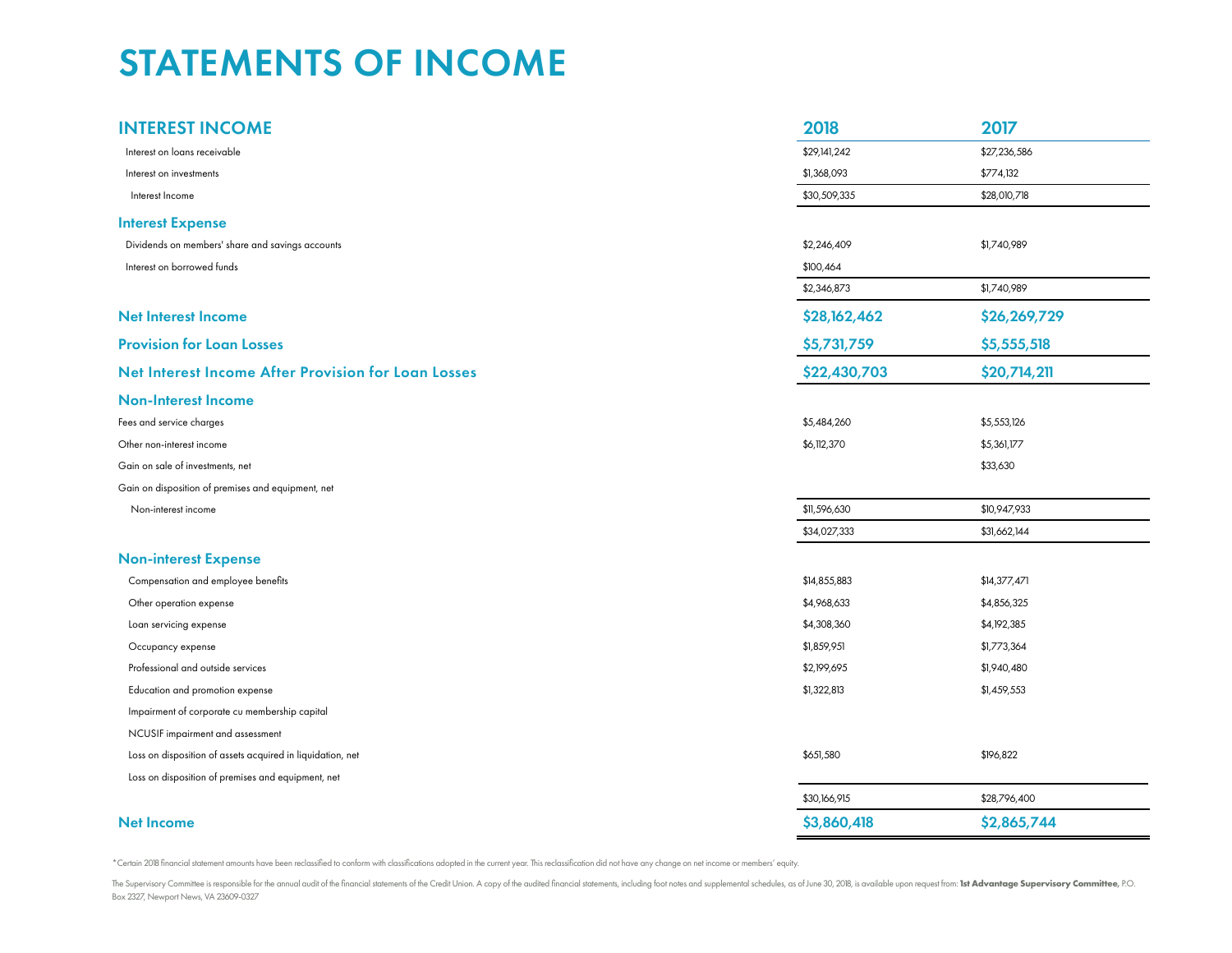# FINANCIAL **HIGHLIGHTS**

### Assets



### Net Worth



### **Deposits**



### Loans Outstanding

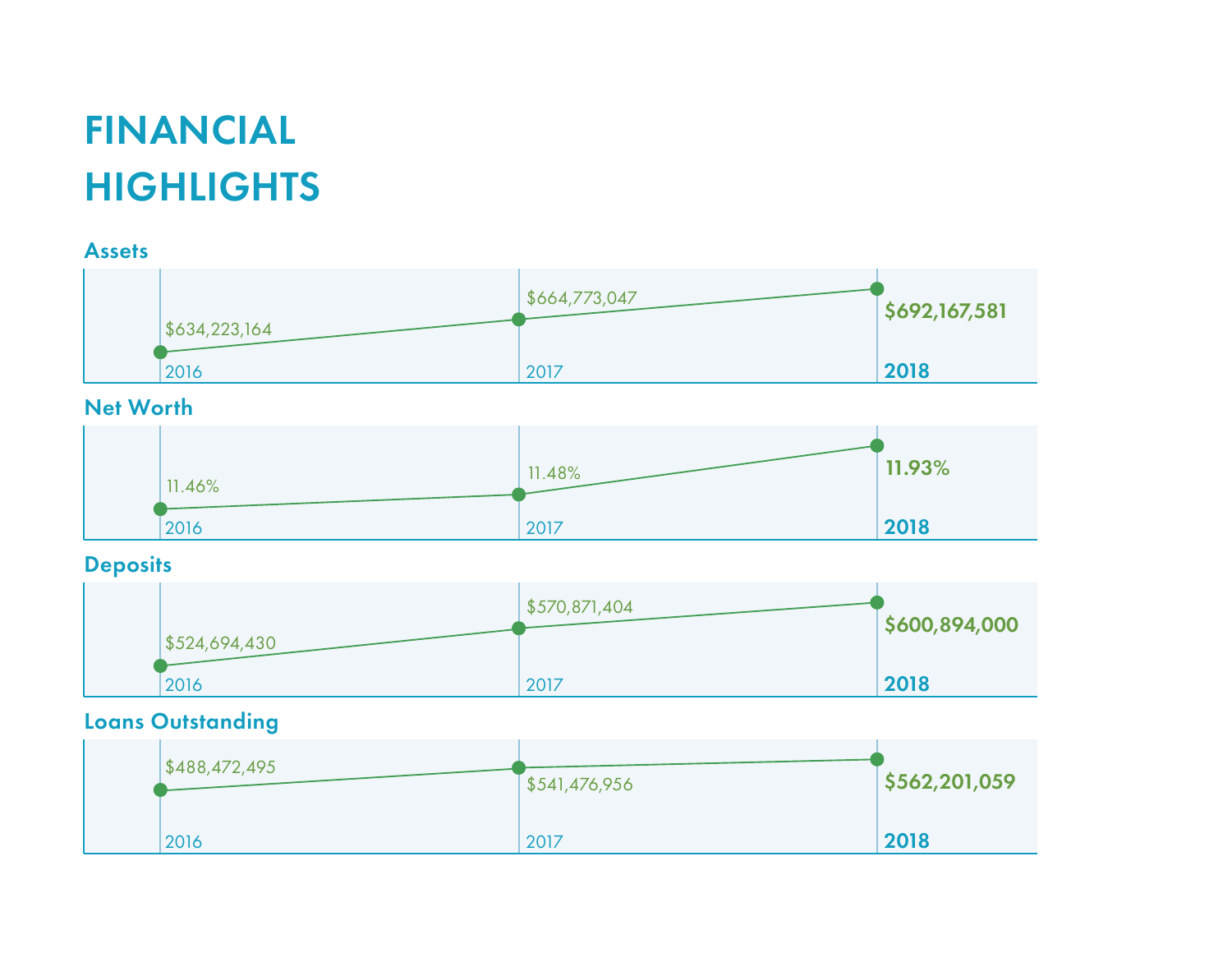# VOLUNTEER BOARD OF DIRECTORS



Paul W. Muse President/CEO



Tom O. Cameron Chairman



Sylvester McClellan Vice Chairman



Laurence Smail Treasurer



Brenda B. Dawson Secretary



Paul J. Adamo (LTC, USA Ret) **Director** 





Barbara Ballard Director



William Ramsey **Director** 



Larry Tonneson Director



Andrae Via Director

Fred E. Blough Supervisory Director Emeritus **Committee** (LTC, USA Ret) Chairman Betty L. Wiggins<br>
Denise Peterson

Honorary Director **Emeritus** 

Blair E. Smith Sylvester McClellan Director Emeritus **Josephine Krantz** 

# 2018 AWARDS

1st Advantage was recognized as the best Financial Institution in three publications!

Best of Readers' Choice Awards, Coastal Virginia Magazine

Best Places to Work, Coastal Virginia Magazine

Best Financial Institution, Daily Press Choice Awards